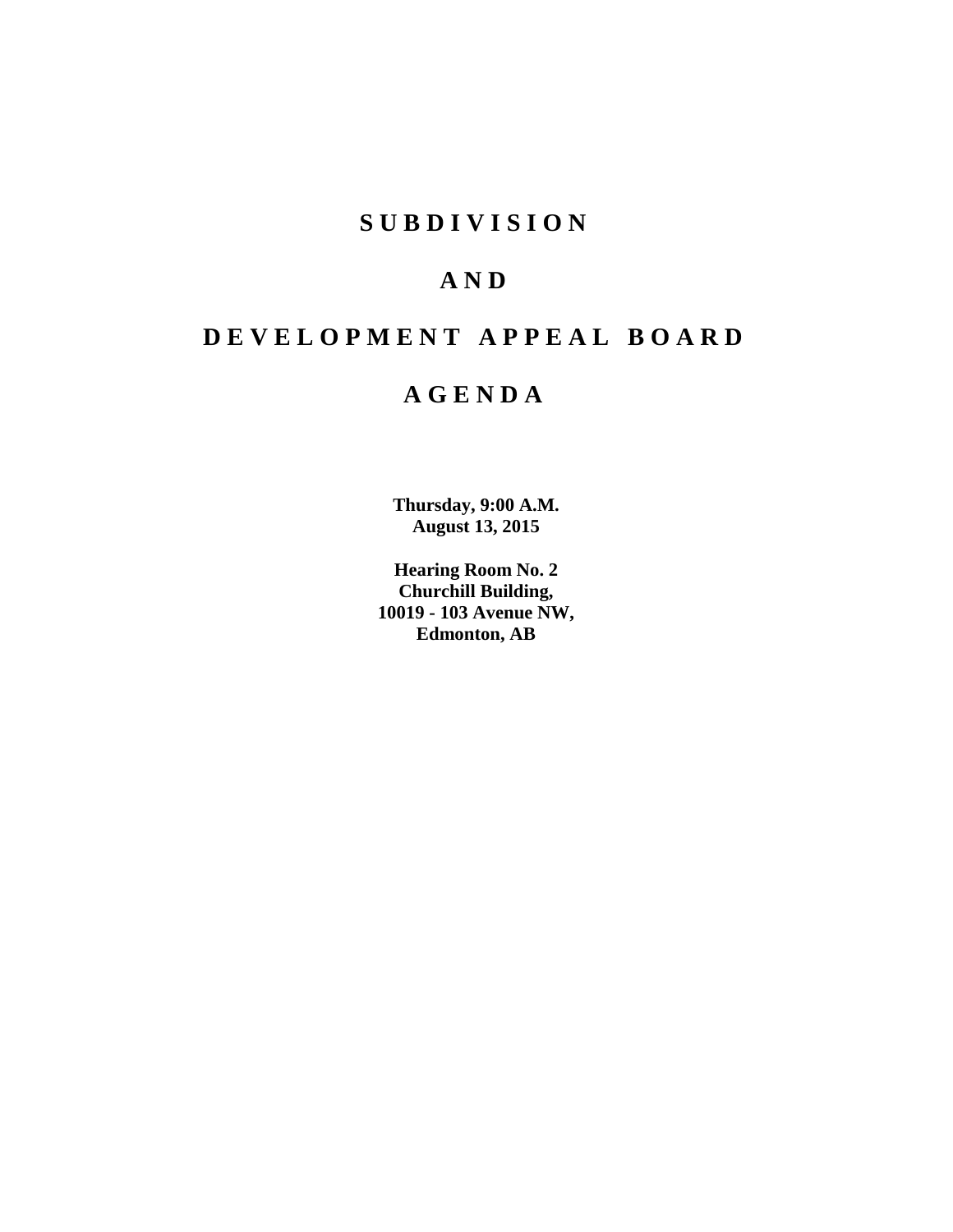# **SUBDIVISION AND DEVELOPMENT APPEAL BOARD HEARING ROOM NO. 2**

|                  | 9:00 A.M.    | SDAB-D-15-182 | Construct exterior alterations to an existing<br>Single Detached House (driveway extension),<br>existing without permits<br>9304 - 158 Avenue NW<br>Project No.: 171638906-001                        |
|------------------|--------------|---------------|-------------------------------------------------------------------------------------------------------------------------------------------------------------------------------------------------------|
|                  |              |               |                                                                                                                                                                                                       |
| $\mathbf{H}$     | $10:15$ A.M. | SDAB-D-15-183 |                                                                                                                                                                                                       |
|                  |              |               | Operate a Major Home Based Business (Hair<br>Salon)                                                                                                                                                   |
| <b>WITHDRAWN</b> |              |               | 10660 - 21 Avenue NW<br>Project No.: 167367309-001                                                                                                                                                    |
|                  | <b>NOTE:</b> |               | Unless otherwise stated, all references to "Section numbers" refer to<br>the authority under the Revised City of Edmonton, by-law No 12800,<br><b>Edmonton Zoning Bylaw ("Edmonton Zoning Bylaw")</b> |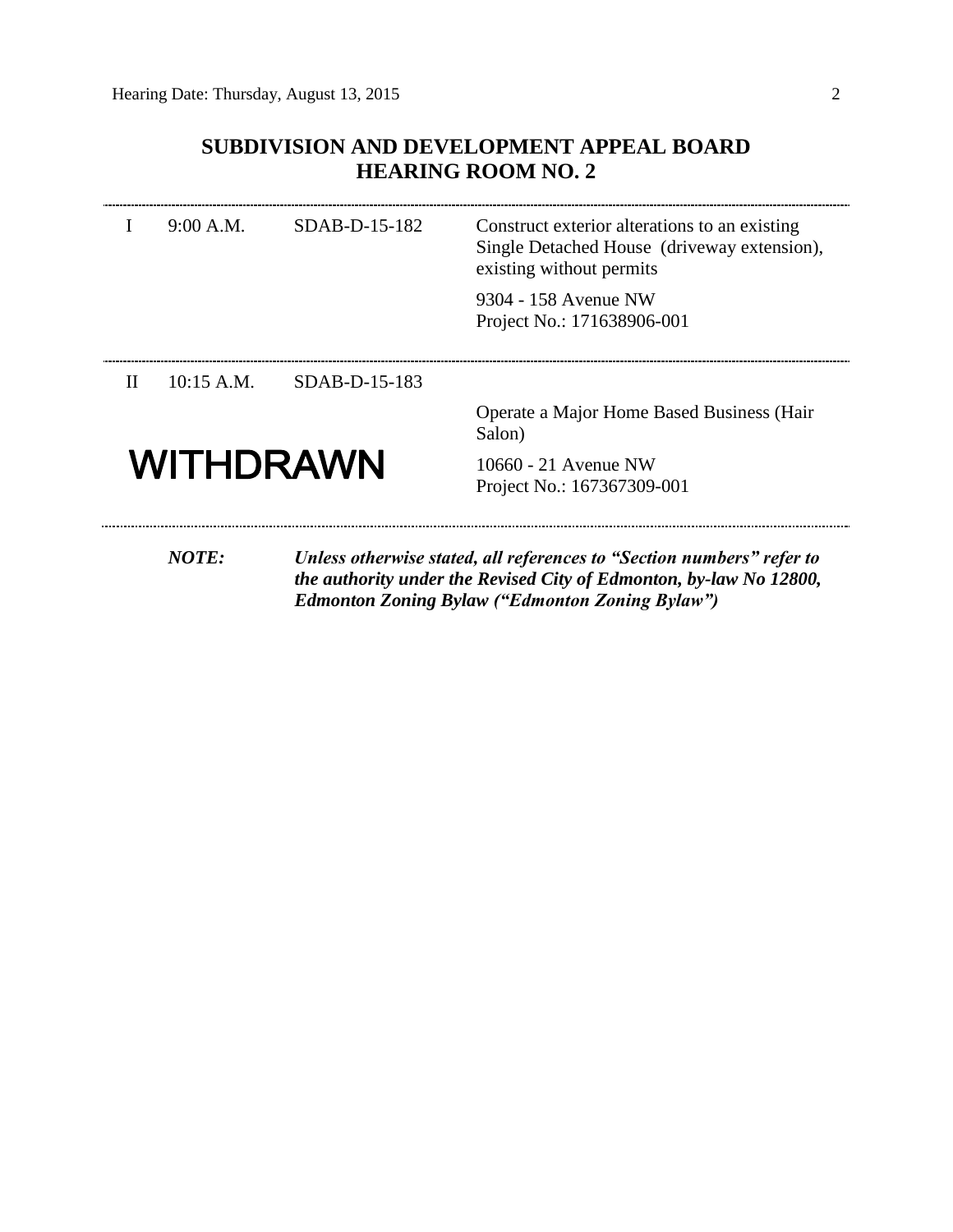| <b>ITEM I: 9:00 A.M.</b>                             | <b>FILE: SDAB-D-15-182</b>                                                                                                  |  |  |  |  |  |
|------------------------------------------------------|-----------------------------------------------------------------------------------------------------------------------------|--|--|--|--|--|
|                                                      | AN APPEAL FROM THE DECISION OF THE DEVELOPMENT OFFICER                                                                      |  |  |  |  |  |
| <b>APPELLANT:</b>                                    |                                                                                                                             |  |  |  |  |  |
| <b>APPLICATION NO.:</b>                              | 171638906-001                                                                                                               |  |  |  |  |  |
| <b>APPLICATION TO:</b>                               | Construct exterior alterations to an<br>existing Single Detached House<br>(driveway extension), existing without<br>permits |  |  |  |  |  |
| <b>DECISION OF THE</b><br>DEVELOPMENT AUTHORITY:     | Refused                                                                                                                     |  |  |  |  |  |
| <b>DECISION DATE:</b>                                | July 2, 2015                                                                                                                |  |  |  |  |  |
| <b>DATE OF APPEAL:</b>                               | July 21, 2015                                                                                                               |  |  |  |  |  |
| <b>MUNICIPAL DESCRIPTION</b><br>OF SUBJECT PROPERTY: | 9304 - 158 AVENUE NW                                                                                                        |  |  |  |  |  |
| <b>LEGAL DESCRIPTION:</b>                            | Plan 0224579 Blk 92 Lot 13                                                                                                  |  |  |  |  |  |
| ZONE:                                                | RF1-Single Detached Residential Zone                                                                                        |  |  |  |  |  |
| <b>OVERLAY:</b>                                      | N/A                                                                                                                         |  |  |  |  |  |
| PLANS IN EFFECT:                                     | <b>Edmonton North Area Structure Plan</b><br>Eaux Claires Neighbourhood Structure<br>Plan                                   |  |  |  |  |  |

### DEVELOPMENT OFFICER'S DECISION

REFUSED - The proposed development is refused for the following reasons:

1. Section 6.1(26): Driveway means an area that provides access for vehicles from a public or private roadway to a Garage or Parking Area

The existing concrete extension to the left of the existing driveway does not lead to an overhead garage door or parking area.

2.) Section 55.4(1): All open space including Front Yards, Rear Yards, Side Yards and Yards, at grade Amenity Areas, Private Outdoor Amenity Areas, Setback areas and Separation Spaces shall be landscaped with trees, shrubs, flower beds, grass, ground cover or suitable decorative hardsurfacing.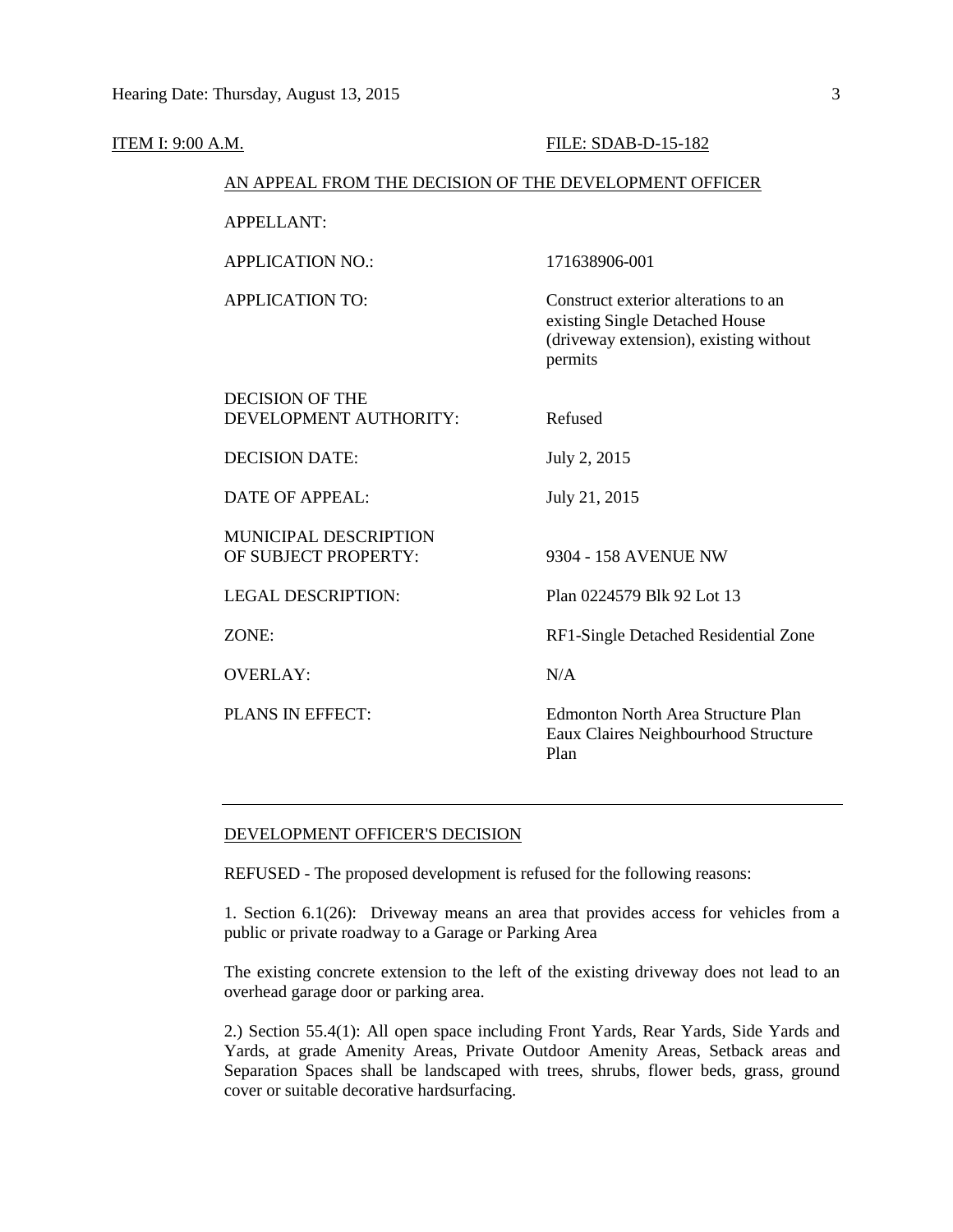Hearing Date: Thursday, August 13, 2015 4

The existing driveway extension is in the front and side of the property. Based on the landscaping regulations, front yards/front setbacks must be landscaped. Monolithic concrete is not considered a form of landscaping. (Section 6.1(55))

3.) Section  $54.2(2(e))$ : Except as otherwise provided for in this Bylaw, parking spaces, not including Driveways, that are required in accordance with the minimum standards of this Bylaw shall be located in accordance with the following: parking spaces shall not be located within a Front Yard.

The Front yard of this property between the left side property line and the north-west wall of the front attached garage, are being used for parking. These areas should been landscaped and parking is also not allowed within these yards.

4.) Section 54.1(4)(b): for a Site 10.4 m wide or greater, have a maximum width that shall be calculated as the product of 3.1 m multiplied by the total number of adjacent side-byside parking spaces contained within the Garage.

Allowed Width: 6.2 m Existing Width: 13.20 m Exceeds by: 7.00 m

5.) Section 11.3(1): Given the above observations, the proposed development would unduly interfere with the amenities of the neighbourhood, or materially interfere with or affect the use, enjoyment or value of neighbouring properties in the opinion of the Development Officer.

The extensive concrete which will cover the majority of the front yard is unsightly. Other than areas designated for driveway, the rest of the front yard should be landscaped. Parking on areas that should be landscaped also takes away from desirable curb appeal. This proposed driveway extension is not in keeping with the character of the neighbourhood.

### NOTES:

Unless otherwise stated, all above references to section numbers refer to the authority under the Edmonton Zoning Bylaw 12800.

## APPELLANT'S SUBMISSION

The landscaping requirements were fully met prior to the driveway extension so we disagree with any landscaping-based refusal. Additionally the driveway extension was used for access to a rear "parking area" for earth moving equipment (bobcat) which would have reflected negatively on the neighbourhood if parked on the street or driveway in front.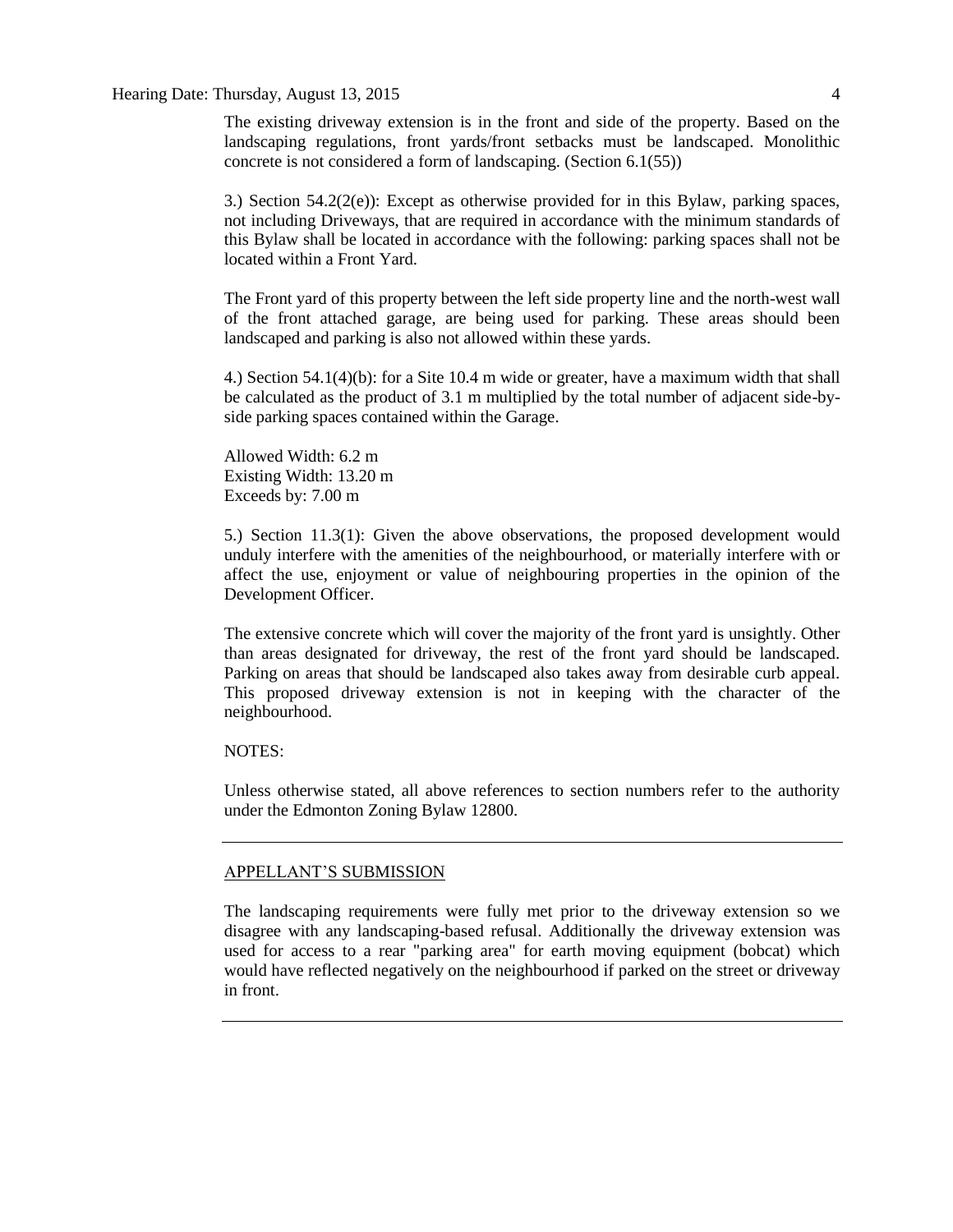…

…

…

#### SUBDIVISION AND DEVELOPMENT APPEAL BOARD OFFICER'S COMMENTS

Sustainable Development has submitted a copy of the Development Permit which indicated the date of the decision as July 2, 2015.

The Subdivision Development Appeal Board received a notice of appeal on July 21, 2015.

Section 110.1 states the **General Purpose** of the **RF1 Single Detached Residential Zone** "is to provide for Single Detached Housing while allowing other forms of small scale housing in the form of Secondary Suites, Semi-detached Housing and Duplex Housing under certain conditions."

Under section 110.2(4)*,* **Single Detached Housing** is a Permitted Use in the RF1 Single Detached Residential Zone.

Section 50 states the following with respect to **Accessory Uses and Buildings**:

#### **50.1 Accessory Uses and Buildings: General**

2. Accessory Uses and buildings are permitted in a Zone when Accessory to a principal Use which is a Permitted Use in that same Zone and for which a Development Permit has been issued.

Under section 6.1(26) states, "**Driveway** means an area that provides access for vehicles from a public or private roadway to a Garage or Parking Area."

The Development Officer's decision in the application noted above reads, **"The existing concrete extension to the left of the existing driveway does not lead to an overhead garage door or parking area."** 

Section 55 states the following with respect to **Landscaping**:

### **55.4 General Requirements:**

1. All open space including Front Yards, Rear Yards, Side Yards and Yards, at grade Amenity Areas, Private Outdoor Amenity Areas, Setback areas and Separation Spaces shall be landscaped with trees, shrubs, flower beds, grass, ground cover or suitable decorative hardsurfacing, in accordance with the Landscape Plan submitted pursuant to subsection 55.3 and approved by the Development Officer. This requirement shall not apply to those areas designated for parking and circulation, which shall be landscaped in accordance with subsection 55.8 of this Bylaw. The Development Officer may require Landscaping of areas within a Site that are intended for future development if, in the opinion of the Development Officer, the lack of Landscaping creates a potential negative visual impact, given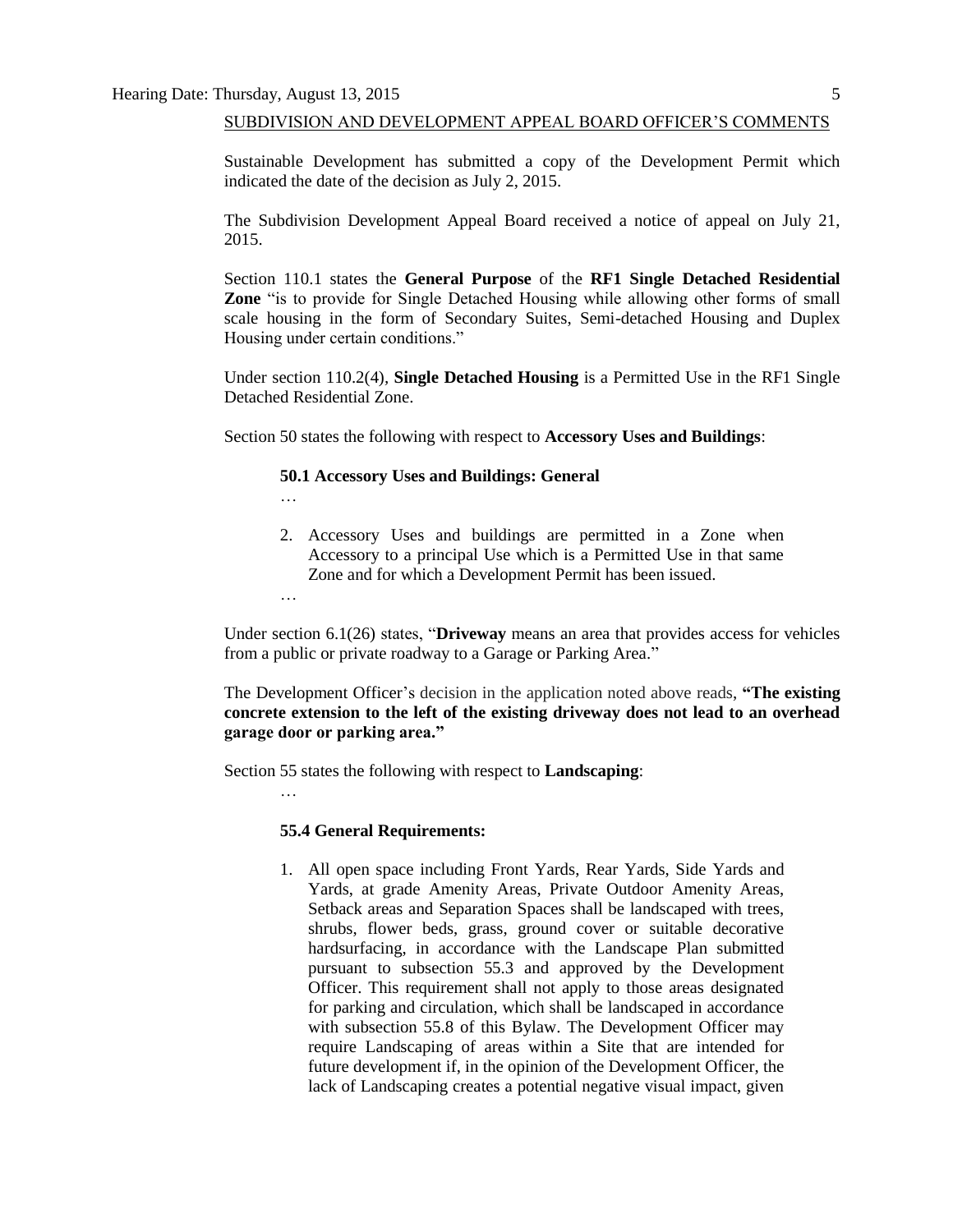the visibility of these areas from adjacent properties and public roadways.

…

…

…

The Development Officer's decision in the application noted above reads:

**The existing driveway extension is in the front and side of the property. Based on landscaping regulations, front yards/front setbacks must be landscaped. Monolithic concrete is not considered a form of landscaping. (Section 6.1(55))**

Section 54.2 states the following with respect to the **Required Off-street Vehicular Accessory Parking**:

- 2. Location of Vehicular Parking Facilities:
	- e. Except as otherwise provided for in this Bylaw, parking spaces, not including Driveways, that are required in accordance with the minimum standards of this Bylaw shall be located in accordance with the following:
		- i. parking spaces shall not be located within a Front Yard; and
		- ii. on a Corner Lot in a Residential Zone, parking spaces, in addition to complying with the other provisions of this Bylaw, shall not be located within the Side Yard abutting the flanking public roadway, other than a Lane. Where the amount of parking provided on a Corner Lot is in excess of the minimum requirements of this Bylaw, the Development Officer shall have the discretion to allow such additional spaces within a Side Yard flanking a public roadway, other than a Lane.

…

…

The Development Officer's decision in the application noted above reads:

**The Front yard of this property between the left side property line and the north-west wall of the front attached garage are being used for parking. These areas should be landscaped and parking is also not allowed within these yards.**

Section 54.1 states the following with respect to **Off-street Parking and Loading Regulations**:

4. The Front Yard of any at Grade Dwelling unit in any Residential Zone, or in the case of a corner Site, the Front Yard or the flanking Side Yard in any Residential Zone, may include a maximum of one Driveway. The area hardsurfaced for Driveway, not including the area used as a walkway, shall: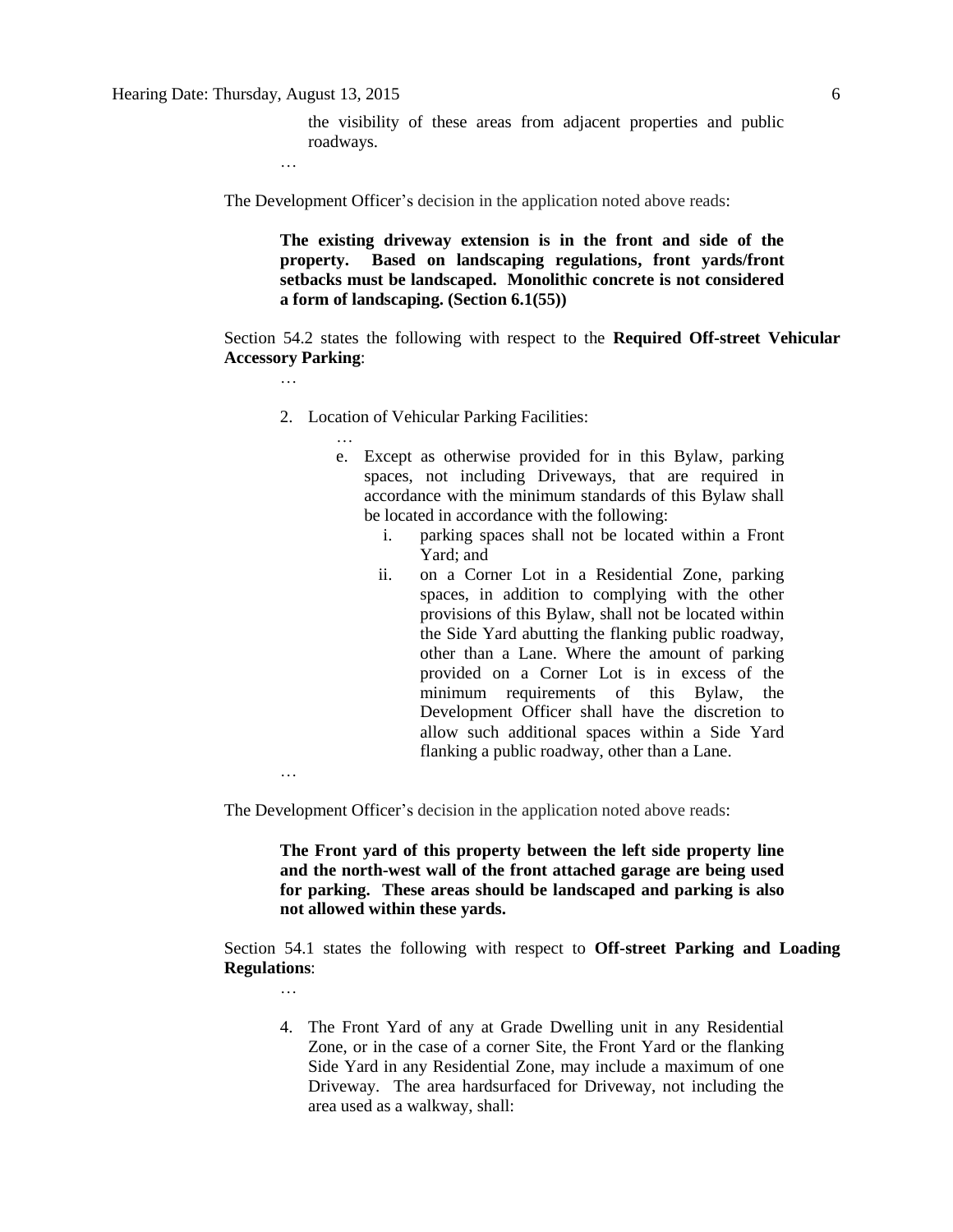- a. a minimum width of 3.1 m;
- b. for a Site 10.4 m wide or greater, have a maximum width that shall be calculated as the product of 3.1 m multiplied by the total number of adjacent side-by-side parking spaces contained within the Garage; and
- c. for a Site less than 10.4 m wide, have a maximum width of 3.1 m.

The Driveway shall lead directly from the roadway to the required Garage or Parking Area.

The Development Officer's decision in the application noted above reads:

| <b>Allowed Width:</b>  | 6.2 m             |
|------------------------|-------------------|
| <b>Existing Width:</b> | $13.20 \text{ m}$ |
| <b>Exceeds by:</b>     | 7.00 <sub>m</sub> |

Section 11 states the following with respect to the **Authority and Responsibility of the Development Officer**:

### **11.3 Variance to Regulations**

The Development Officer may approve, with or without conditions as a Class B Development, an application for development that does not comply with this Bylaw where:

- 1. the proposed development would not, in his opinion,
	- a. unduly interfere with the amenities of the neighbourhood; or
		- b. materially interfere with or affect the use, enjoyment or value of neighbouring properties.

…

…

The Development Officer's decision in the application noted above reads:

**Given the above observations, the proposed development would unduly interfere with the amenities of the neighbourhood, or materially interfere with or affect the use, enjoyment or value of neighbouring properties in the opinion of the Development Officer.**

**The extensive concrete which will cover the majority of the front yard is unsightly. Other than areas designated for driveway, the rest of the front yard should be landscaped. Parking on areas that should be landscaped also takes away from desirable curb appeal. This proposed driveway extension is not in keeping with the character of the neighbourhood.**

Under section 6.1(69), "**Parking Area** means an area that is used for the parking of vehicles. A Parking Area is comprised of one or more parking spaces, and includes a parking pad, but does not include a Driveway."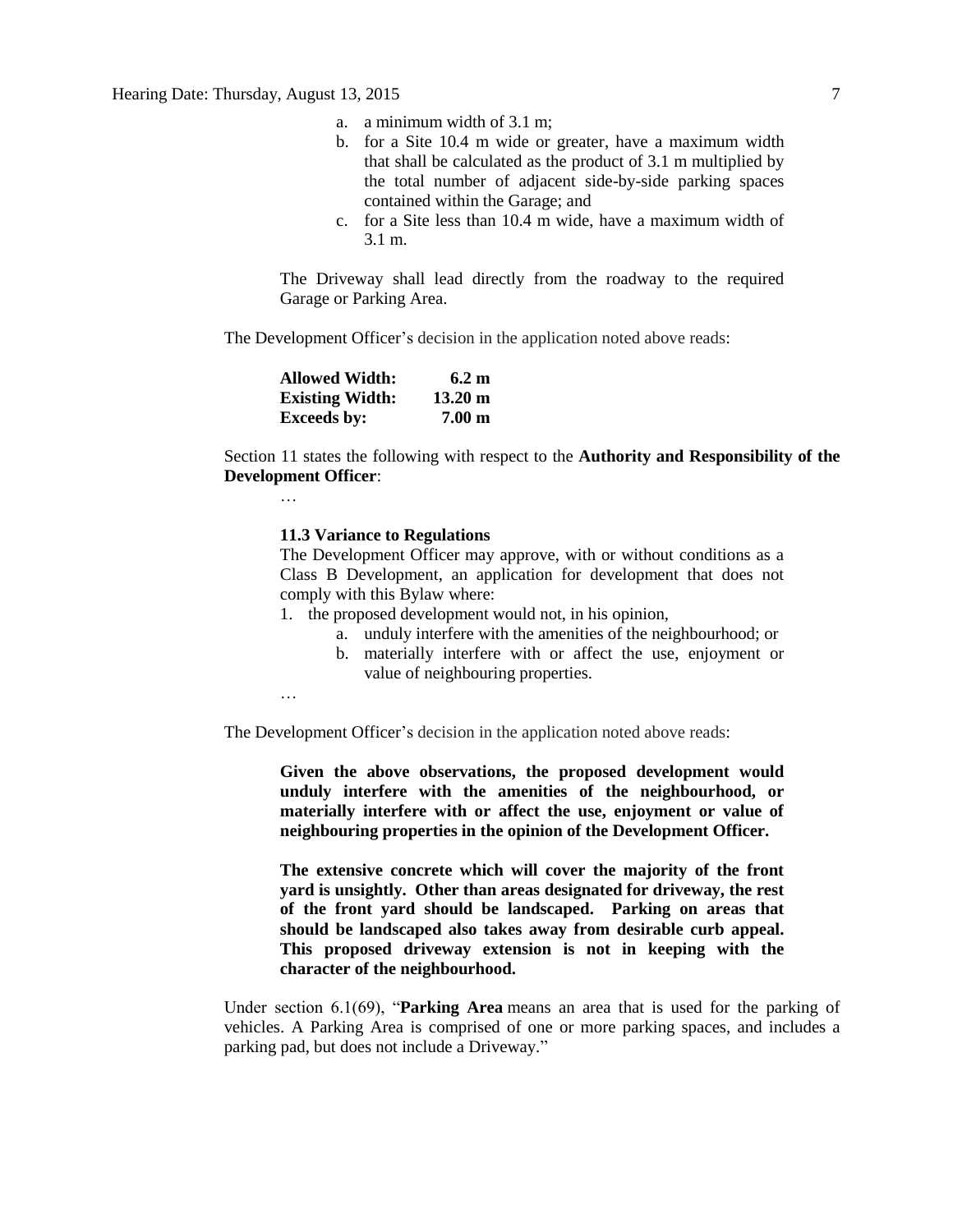Under section 6.1(55), "**Landscaping** means the preservation or modification of the natural features of a Site through the placement or addition of any or a combination of the following:

- a. soft landscaping elements such as trees, shrubs, plants, lawns, and ornamental plantings;
- b. decorative hardsurfacing elements such as bricks, pavers, shale, crushed rock or other suitable materials, excluding monolithic concrete and asphalt, in the form of patios, walkways and paths; and
- c. architectural elements such as decorative fencing, walls, and sculpture."

Under Section 6.1(40), "**Front Yard** means the portion of a Site abutting the Front Lot Line extending across the full width of the Site, situated between the Front Lot Line and the nearest wall of the principal building, not including projections.



## NOTICE TO APPLICANT/APPELLANT

Provincial legislation requires that the Subdivision and Development Appeal Board issue its official decision in writing within fifteen days of the conclusion of the hearing. Bylaw No. 11136 requires that a verbal announcement of the Board's decision shall be made at the conclusion of the hearing of an appeal, but the verbal decision is not final nor binding on the Board until the decision has been given in writing in accordance with the *Municipal Government Act,* RSA 2000, c M-26.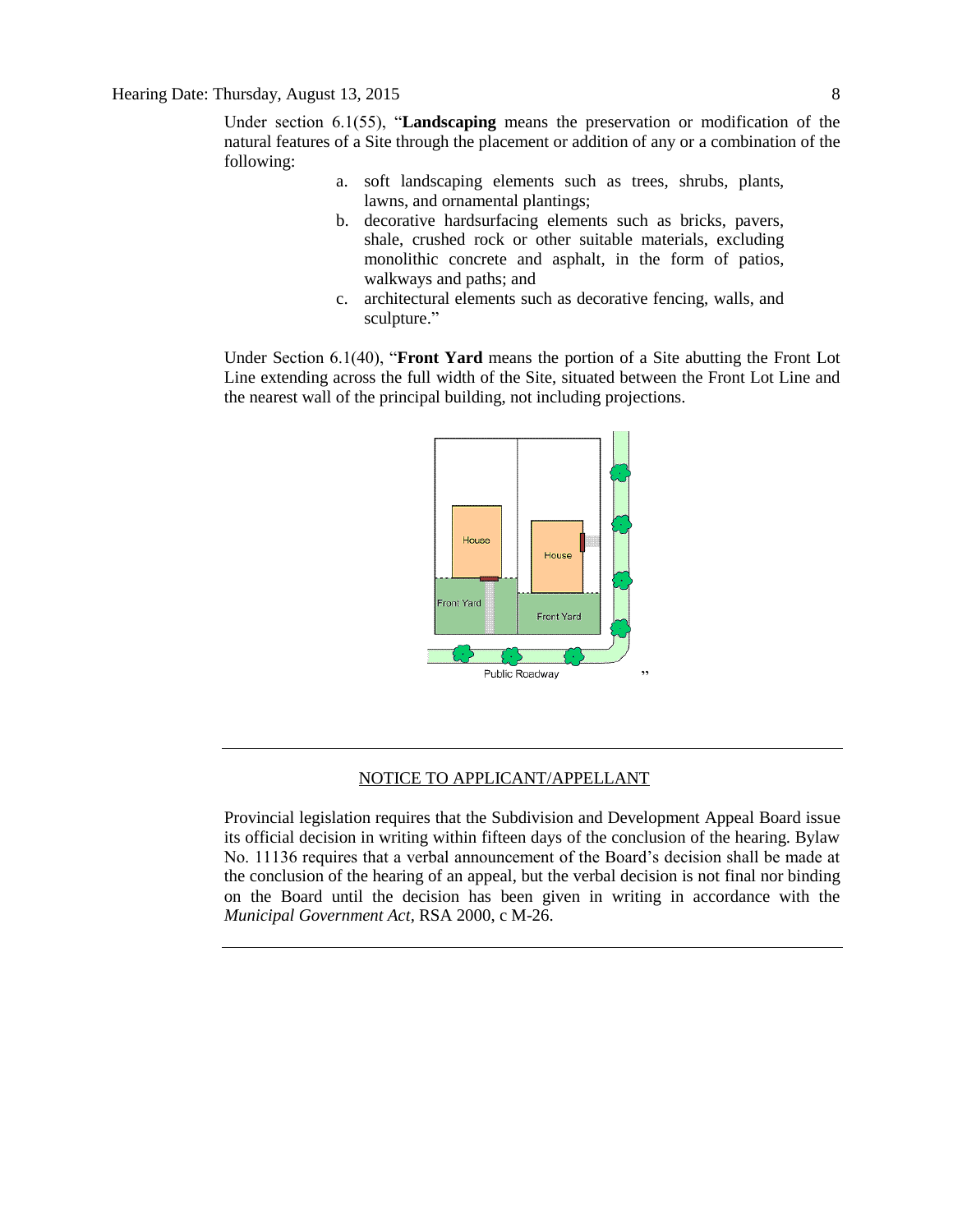